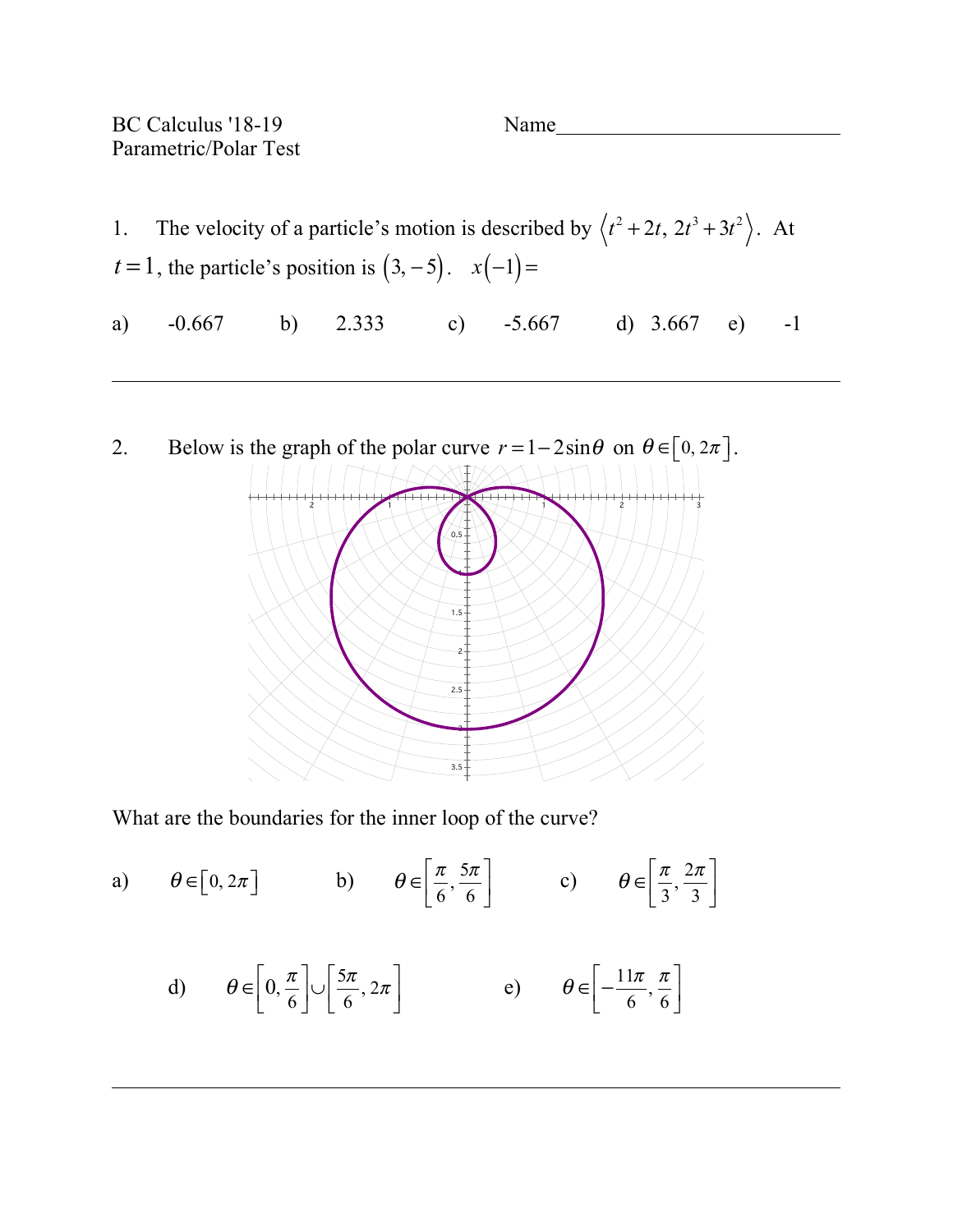3. A curve is described by the parametric equations  $x = 3t^2 - 19t$  and Find the slope of the line tangent to the path of the curve at  $t = 4$ .  $x = 3t^2 - 19t$  and  $y = e^{2t-7}$  $t = 4$ 

a) 
$$
-\frac{e}{28}
$$
 b)  $-\frac{28}{e}$  c)  $\frac{e}{5}$  d)  $\frac{2e}{5}$  e)  $\frac{5}{2e}$ 

4. If 
$$
x(t) = 5\cos t
$$
 and  $y(t) = 3\sin t$ , then  $\frac{d^2y}{dx^2} =$ 

a) 
$$
-\frac{3}{5}\cot t
$$
 b)  $\frac{3}{5}\tan t$  c)  $\frac{3}{5}\csc^2 t$ 

d) 
$$
\frac{3}{25} \csc^2 t
$$
 e)  $-\frac{3}{25} \csc^3 t$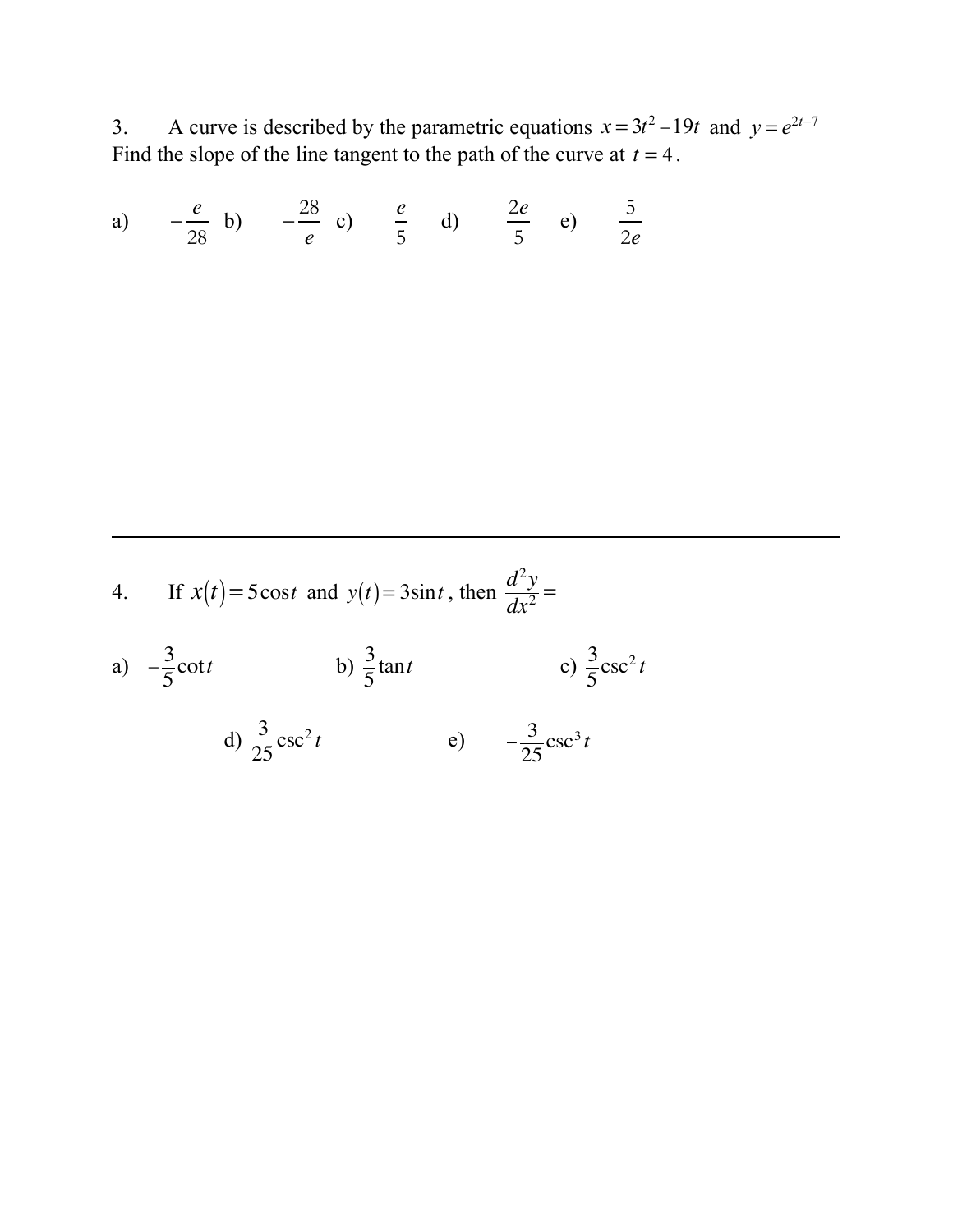5. The total area enclosed by  $r = 3\cos 3\theta$  is

a) 
$$
\frac{7\pi}{4}
$$
 b)  $2\pi$  c)  $\frac{9\pi}{4}$  d)  $\frac{5\pi}{2}$  e)  $\frac{11\pi}{4}$ 

6. A curve's velocity is described by the parametric equations  $x'(t) = t^2 + 2t$ and  $y'(t) = t^3 + t^2$ . The length of this curve from t=0 to t=2 is:

| a) $14.422$ |             | b) $9.063$ |    | c) $13.333$ |
|-------------|-------------|------------|----|-------------|
|             | d) $14.941$ |            | 20 |             |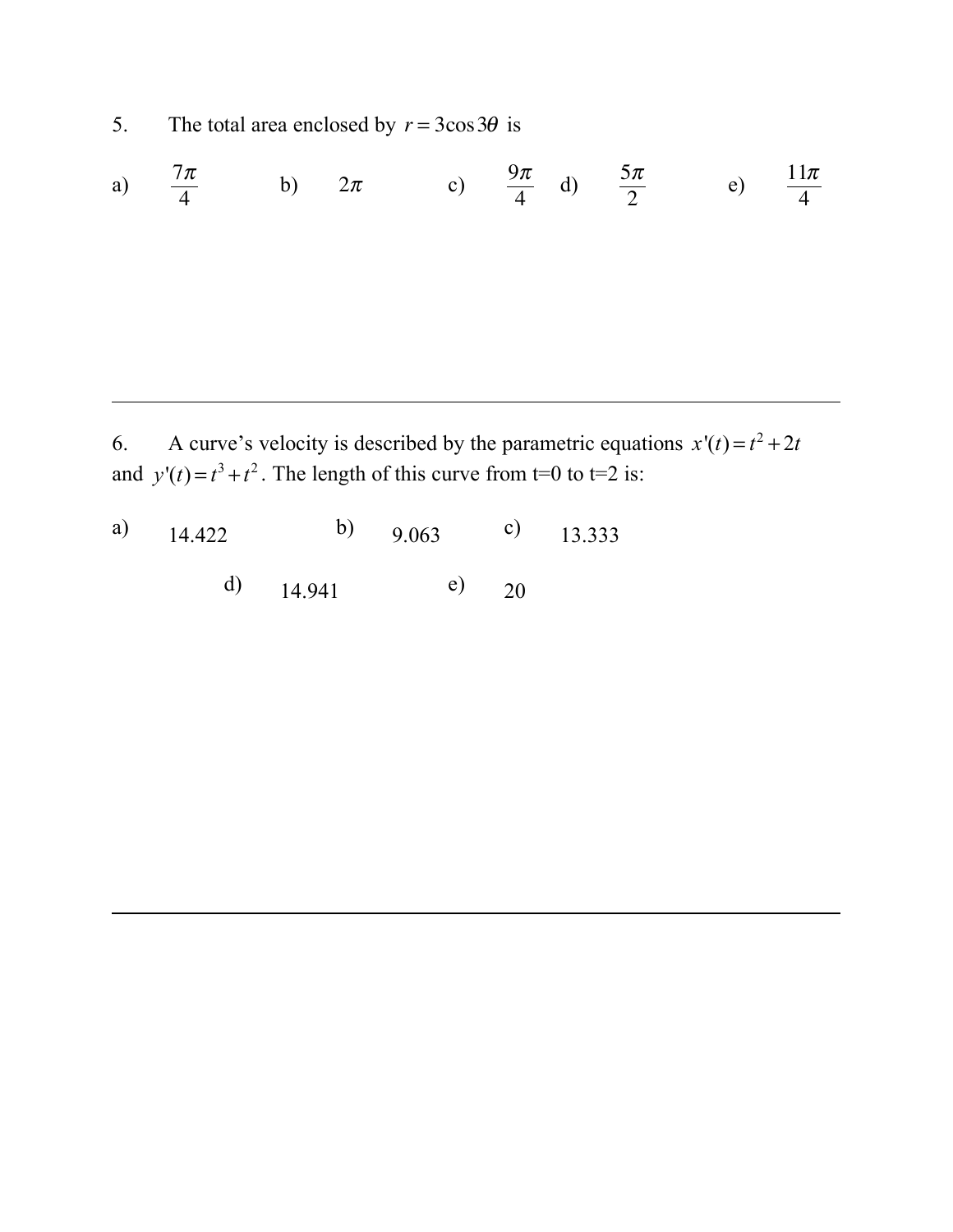7. A particle moves on a plane so that its position vector is  
\n
$$
p(t) = \left\langle \frac{1}{3}t^3 + \frac{1}{2}t^2 - 2t + 7, \frac{2}{3}t^3 + \frac{3}{2}t^2 - 2t + \pi^6 \right\rangle
$$
 is at rest when

- a)  $t = 1$  only
- b)  $t = \frac{1}{2}$  only 2
- c)  $t = -2$  only  $t = -2$
- d) e)  $t = 1, \frac{1}{2}$  $t = 1, \frac{1}{2}$ 2 2  $, -2$



8. The graphs of  $r_1 = 2 + \sin(5\theta)$  and  $r_2 = 2$  are shown above. What is the total area inside  $r_1$  and outside  $r_2$ ?

a)  $1.571 \text{ b}$   $1.000 \text{ c}$   $3.142 \text{ d}$   $3.125 \text{ e}$   $4.785$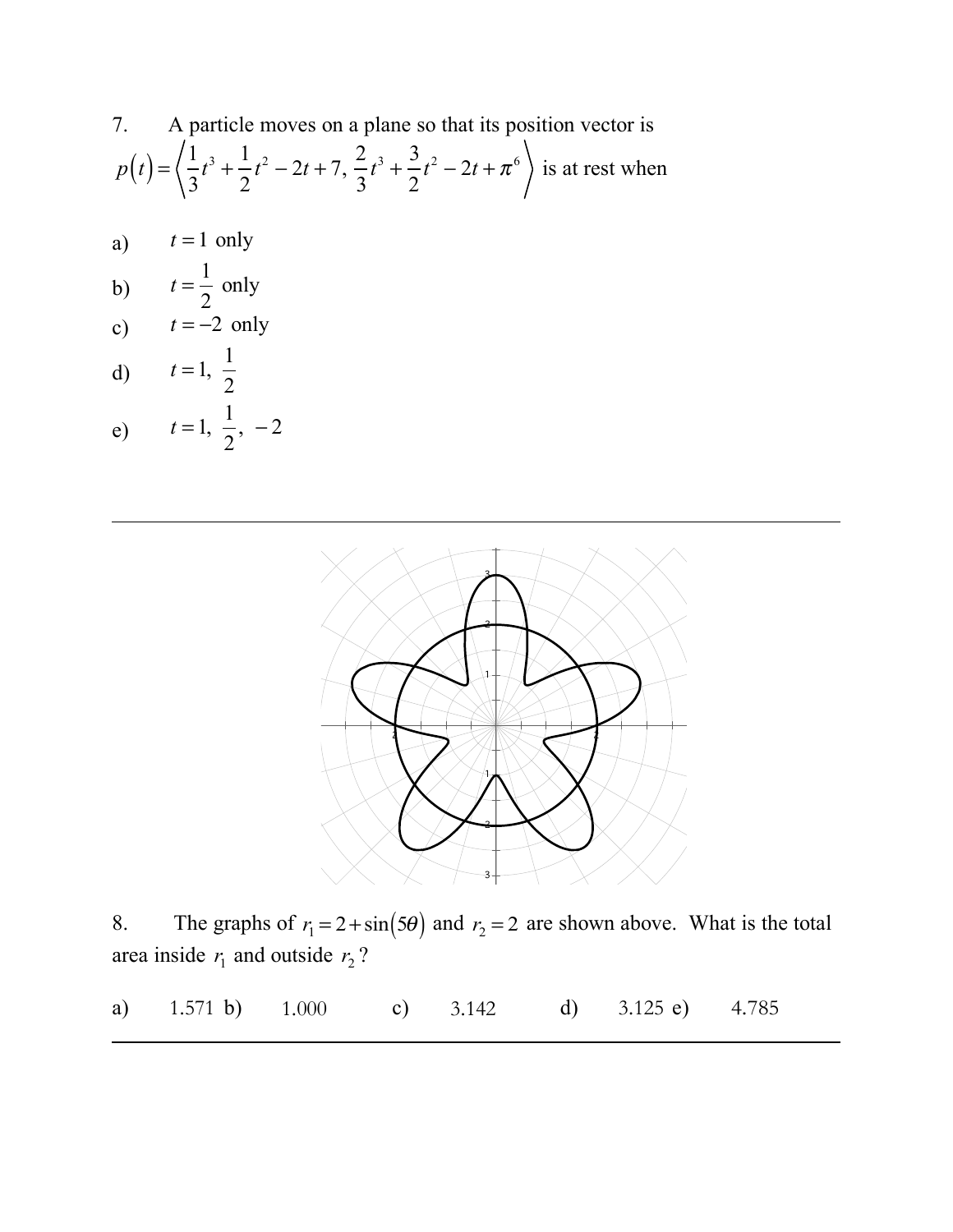9. Given the equation  $r = \theta + \sin 2\theta$ , which of the following would be the derivative needed to determine the rate of change of the distance from the pole to the curve, relative to the angle, at a given point?

a) 
$$
\frac{dy}{dx}
$$
 b)  $\frac{d\theta}{dr}$  c)  $\frac{d\theta}{dt}$  d)  $\frac{dr}{dt}$  e)  $\frac{dr}{d\theta}$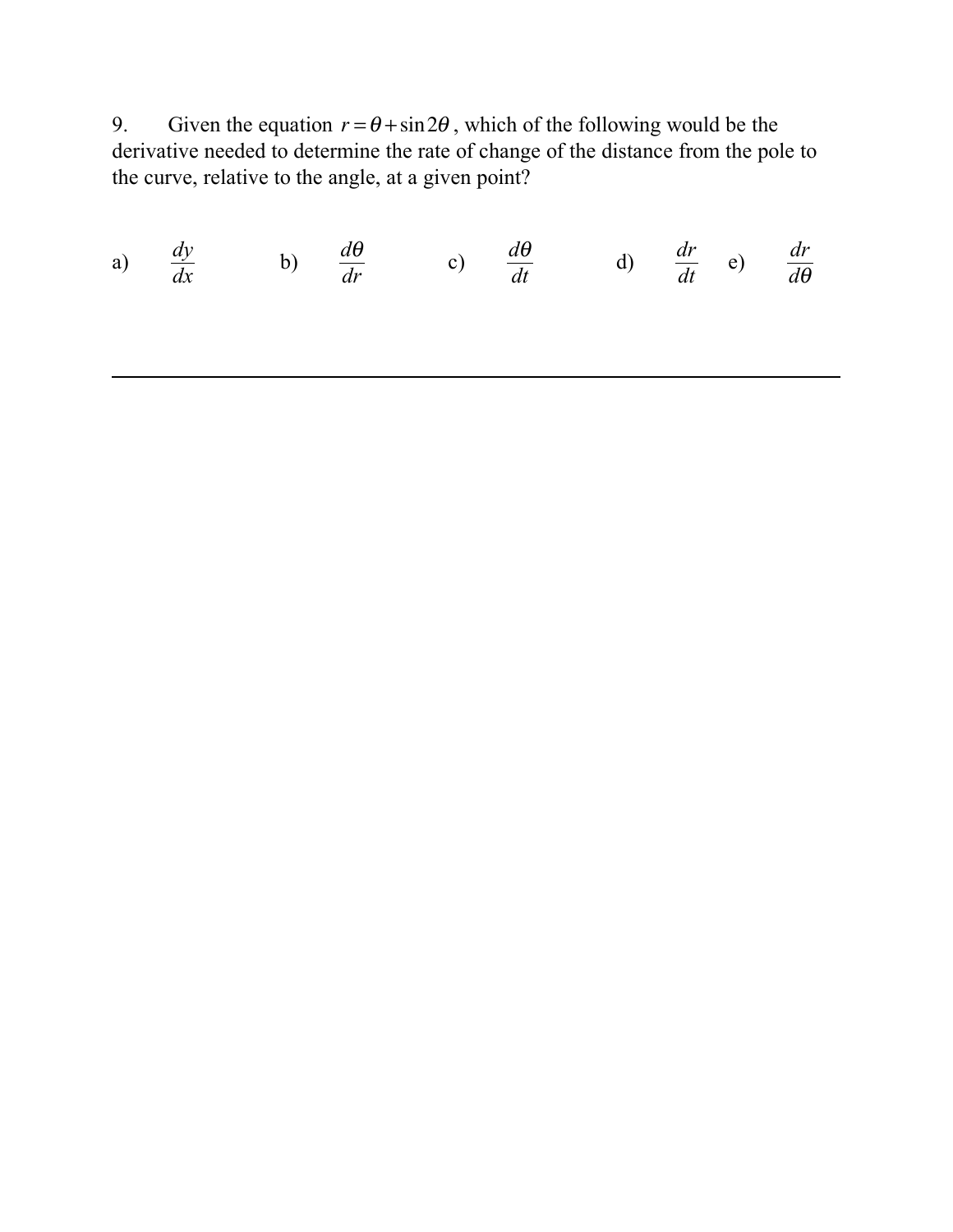10.

A diver leaps from the edge of a diving platform into a pool below. The figure above shows the initial position of the diver and her position at a later time. At time  $t$  seconds after she leaps, the horizontal distance from the front edge of the platform to the diver's shoulders is given by  $x(t)$ , and the vertical distance from the water surface to her shoulders is given by  $y(t)$ , where  $x(t)$  and  $y(t)$  are measured in meters. Suppose that the diver's shoulders are 11.4 meters above the water when she makes her leap and that

$$
\frac{dx}{dt} = 0.8 \text{ and } \frac{dy}{dt} = 3.6 - 9.8t,
$$

for  $0 \le t \le A$ , where A is the time that the diver's shoulders enter the water.

- (a) Find the maximum vertical distance from the water surface to the diver's shoulders.
- (b) Find A, the time that the diver's shoulders enter the water.
- (c) Find the total distance traveled by the diver's shoulders from the time she leaps from the platform until the time her shoulders enter the water.
- (d) Find the angle  $\theta$ ,  $0 < \theta < \frac{\pi}{2}$ , between the path of the diver and the water at the instant the diver's shoulders enter the water.



Note: Figure not drawn to scale.

a. Find the maximum vertical distance from the water surface to the diver's shoulders.

b.Find *A*, the time that the diver's shoulders enter the water.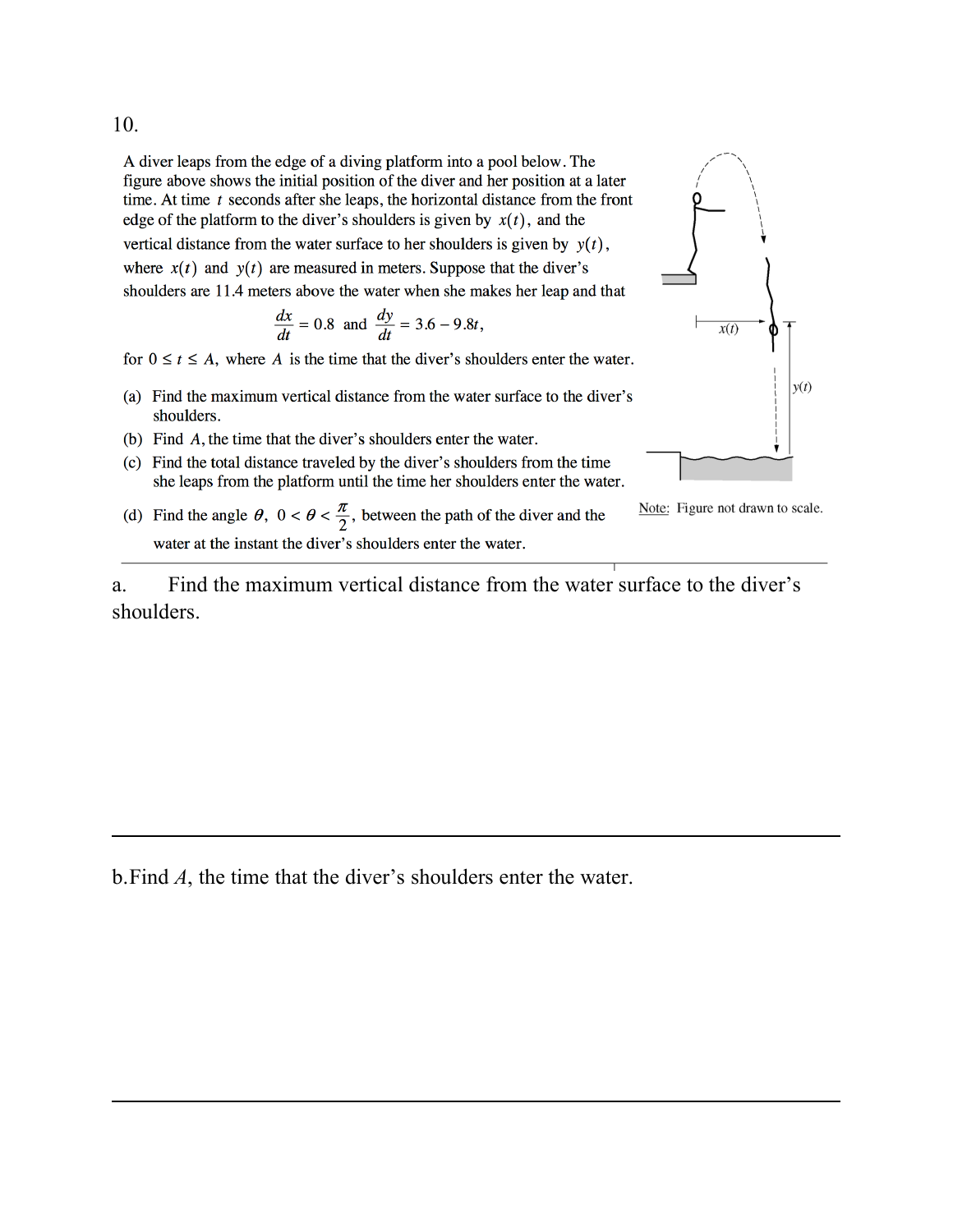c. Find the total distance traveled by the diver's shoulders from the time she leaps from the platform until the time her shoulders enter the water.

d. Find the angle  $\theta \in \left[0, \frac{\pi}{2}\right]$  between the path of the diver and the water at the instant the diver's shoulders enter the water. 2  $\left[0,\frac{\pi}{2}\right]$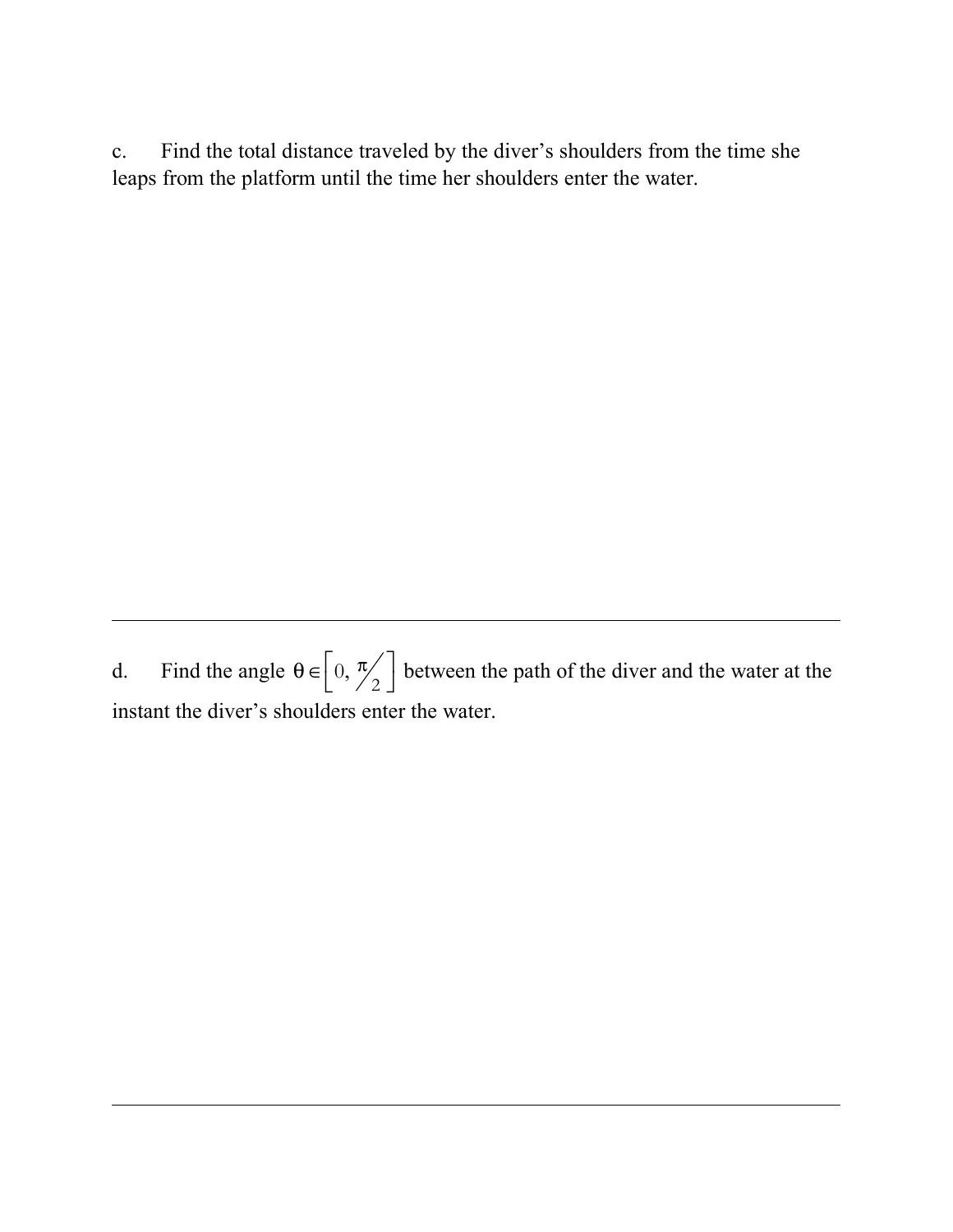11. The graph below is  $r = \theta + \sin 2\theta$  on  $\theta \in [-\pi, \pi]$ .



a. Find the length of the curve.